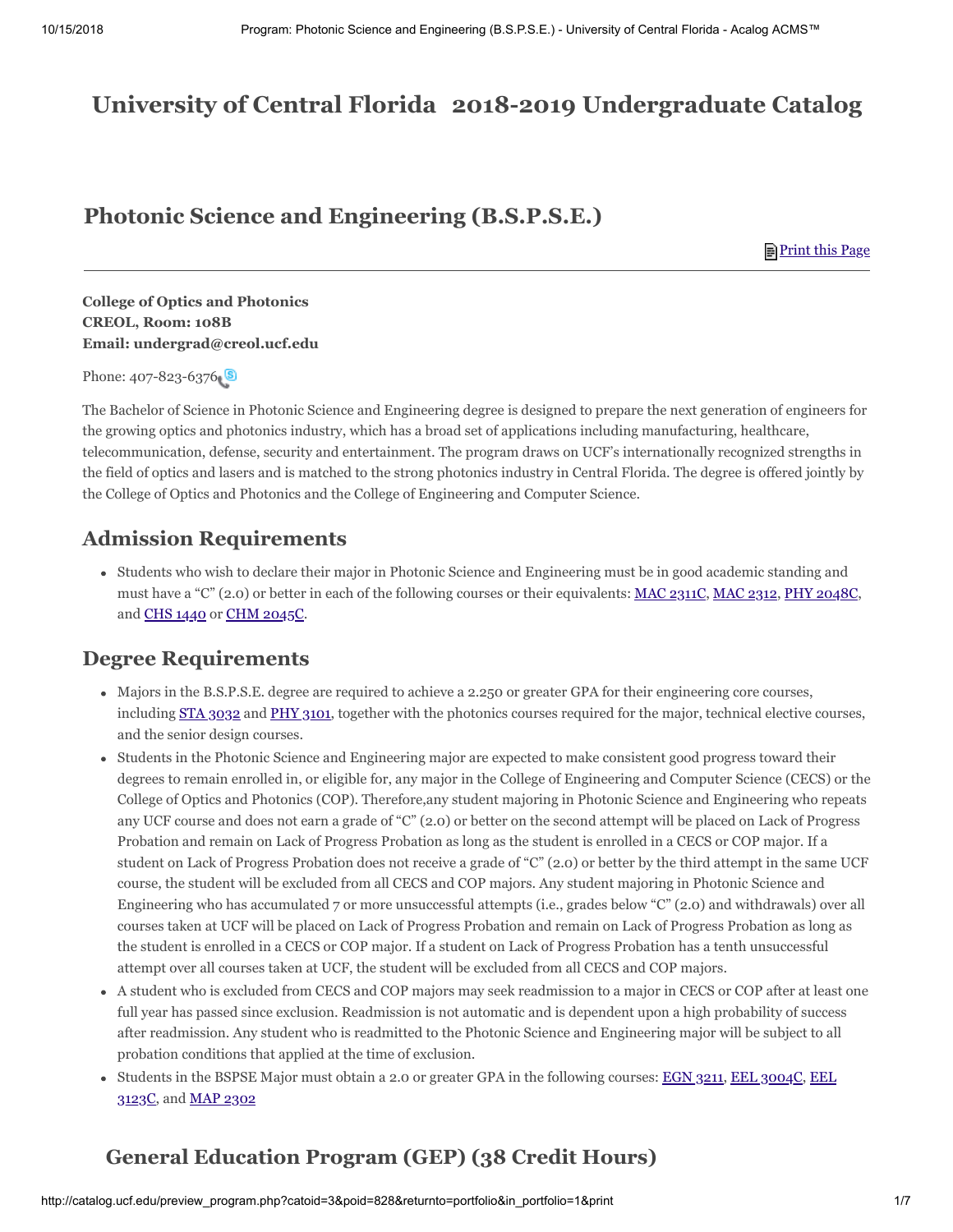#### 10/15/2018 Program: Photonic Science and Engineering (B.S.P.S.E.) - University of Central Florida - Acalog ACMS™

Engineering students should closely study the requirements of the UCF GEP and the allowable substitutions detailed in paragraphs A through E below to minimize excess hours. Students transferring to UCF from within the Florida College System or State University System should complete the GEP and the Common Program Prerequisites before transferring.

## **Communication Foundations (9 Credit Hours)**

- ENC 1101 Composition I **Credit Hours: 3** (Required)
- ENC 1102 Composition II **Credit Hours: 3** (Required)

### **Select One: (3 Credit Hours)**

- SPC 1608 Fundamentals of Oral Communication **Credit Hours: 3** (Suggested)
- SPC 1603C Fundamentals of Technical Presentations **Credit Hours: 3**

## **Cultural & Historical Foundations (9 Credit Hours)**

- HUM 2020 Encountering the Humanities **Credit Hours: 3** (Suggested)
- Select one additional class from either [Historical or Cultural Foundations](http://catalog.ucf.edu/preview_program.php?catoid=3&poid=710#culturalhistoricalfoundation9credithours) **Credit Hours: 3**

### **Select One: (3 Credit Hours)**

- MUL 2010 Enjoyment of Music **Credit Hours: 3**
- PHI 2010 Introduction to Philosophy **Credit Hours: 3** (Suggested)
- THE 2000 Theatre Survey **Credit Hours: 3**

### **Mathematical Foundations (7 Credit Hours)**

- MAC 2311C Calculus with Analytic Geometry I **Credit Hours: 4** (Required)
- STA 3032 Probability and Statistics for Engineers **Credit Hours: 3** (Required)

### **Social Foundations (6 Credit Hours)**

AMH 2020 - U.S. History: 1877-Present **Credit Hours: 3** (Suggested)

#### **Select One (3 Credit Hours)**

- PSY 2012 General Psychology **Credit Hours: 3**
- SYG 2000 Introduction to Sociology **Credit Hours: 3**
- ANT 2000 General Anthropology **Credit Hours: 3**

## **Science Foundations (7 Credit Hours)**

- PHY 2048C General Physics Using Calculus I **Credit Hours: 4** (Required)
- Choose one class from [Science Foundations](http://catalog.ucf.edu/preview_program.php?catoid=3&poid=710#sciencefoundation6credithours) **Credit Hours: 3**

# **Common Program Prerequisites (CPP) (19 Credit Hours)**

These courses are specifically required for all engineering students of the Florida State University System. CPP courses are also available at other Florida postsecondary schools and may be transferred directly to UCF programs.

 $1 A$  "C" (2.0) or better is required in these courses to enroll in PSE major courses.

- MAC 2311C Calculus with Analytic Geometry I **Credit Hours: 4** 1 (GEP)
- MAC 2312 Calculus with Analytic Geometry II **Credit Hours: 4** 1
- MAC 2313 Calculus with Analytic Geometry III **Credit Hours: 4** 1
- MAP 2302 Ordinary Differential Equations I **Credit Hours: 3** 1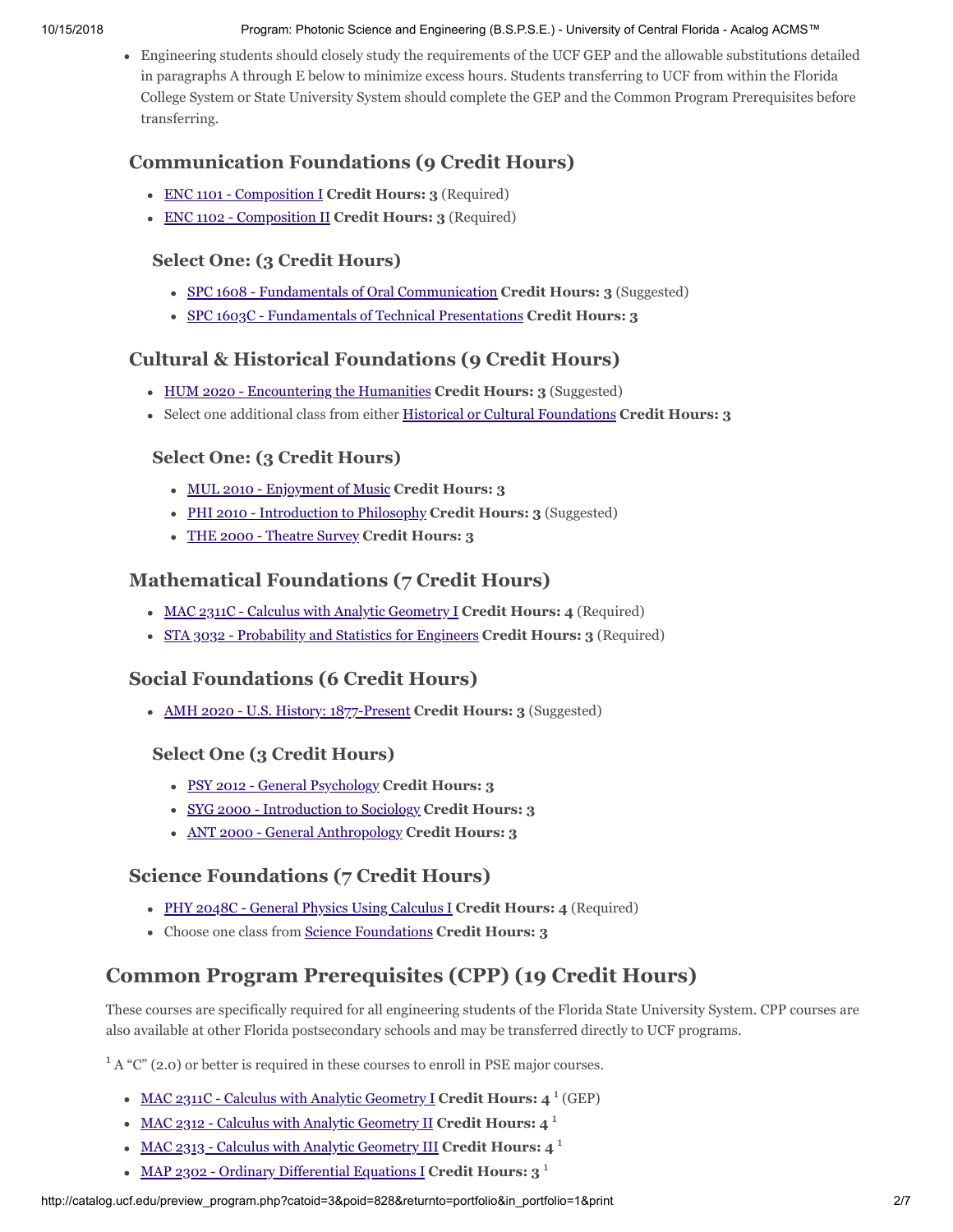- PHY 2048C General Physics Using Calculus I **Credit Hours: 4** 1 (GEP)
- PHY 2049C General Physics Using Calculus II **Credit Hours: 4** 1

### **Select One: (3 Credit Hours)**

- CHS 1440 Principles of Chemistry **Credit Hours: 4** 1
- CHM 2045C Chemistry Fundamentals I **Credit Hours: 4** 1

## **Core Requirements: Basic Level (6-8 Credit Hours)**

 ${}^{1}$  C (2.0) or better required

- EGS 1006C Introduction to the Engineering Profession **Credit Hours: 1**
- EGN 1007C Engineering Concepts and Methods **Credit Hours: 1**
- EGN 3211 Engineering Analysis and Computation **Credit Hours: 3** 1
- PHY 3101 General Physics Using Calculus III **Credit Hours: 3**
- STA 3032 Probability and Statistics for Engineers **Credit Hours: 3** (GEP)

## **Core Requirements: Advanced Level (47 Credit Hours)**

### **Engineering Requirements (17 Credit Hours)**

 ${}^{1}$  C (2.0) or better required.

- EEL 3004C Electrical Networks **Credit Hours: 3** 1
- EEE 3350 Semiconductor Devices I **Credit Hours: 3**
- EEL 3123C Networks and Systems **Credit Hours: 3** 1
- EEE 3307C Electronics I **Credit Hours: 4**
- EEL 3552C Signal Analysis and Analog Communication **Credit Hours: 4**

### **Photonics Requirements (30 Credit Hours)**

- OSE 3200 Geometric Optics **Credit Hours: 3**
- OSE 3200L Geometric Optics Lab **Credit Hours: 1**
- OSE 3052 Foundations of Photonics **Credit Hours: 3**
- OSE 3052L Foundations of Photonics Laboratory **Credit Hours: 1**
- OSE 3053 Electromagnetic Waves for Photonics **Credit Hours: 3**
- OSE 4520 Laser Engineering **Credit Hours: 3**
- OSE 4520L Laser Engineering Laboratory **Credit Hours: 1**
- OSE 4410 Optoelectronics **Credit Hours: 3**
- OSE 4410L Optoelectronics Laboratory **Credit Hours: 1**
- OSE 4470 Fiber-Optic Communications **Credit Hours: 3**
- OSE 4470L Fiber-Optic Communications Laboratory **Credit Hours: 1**
- OSE 4830 Imaging and Display **Credit Hours: 3**
- OSE 4830L Imaging and Display Laboratory **Credit Hours: 1**
- OSE 4930 Frontiers of Optics and Photonics **Credit Hours: 3**

## **Restricted Electives**

<span id="page-2-1"></span><span id="page-2-0"></span>Students must select at least 3 credit hours of restricted electives with the course prefix OSE. The remaining 7 hours may be taken from approved upper level photonics, engineering, physics, mathematics, or other related electives. All [electives must be approved by the program advisor. See myKnight audit for complete list of approved electives. If EGS](#page-2-0) 1006C and [EGN 1007C](#page-2-1) are not completed, the restricted electives requirement increases to 12 hrs.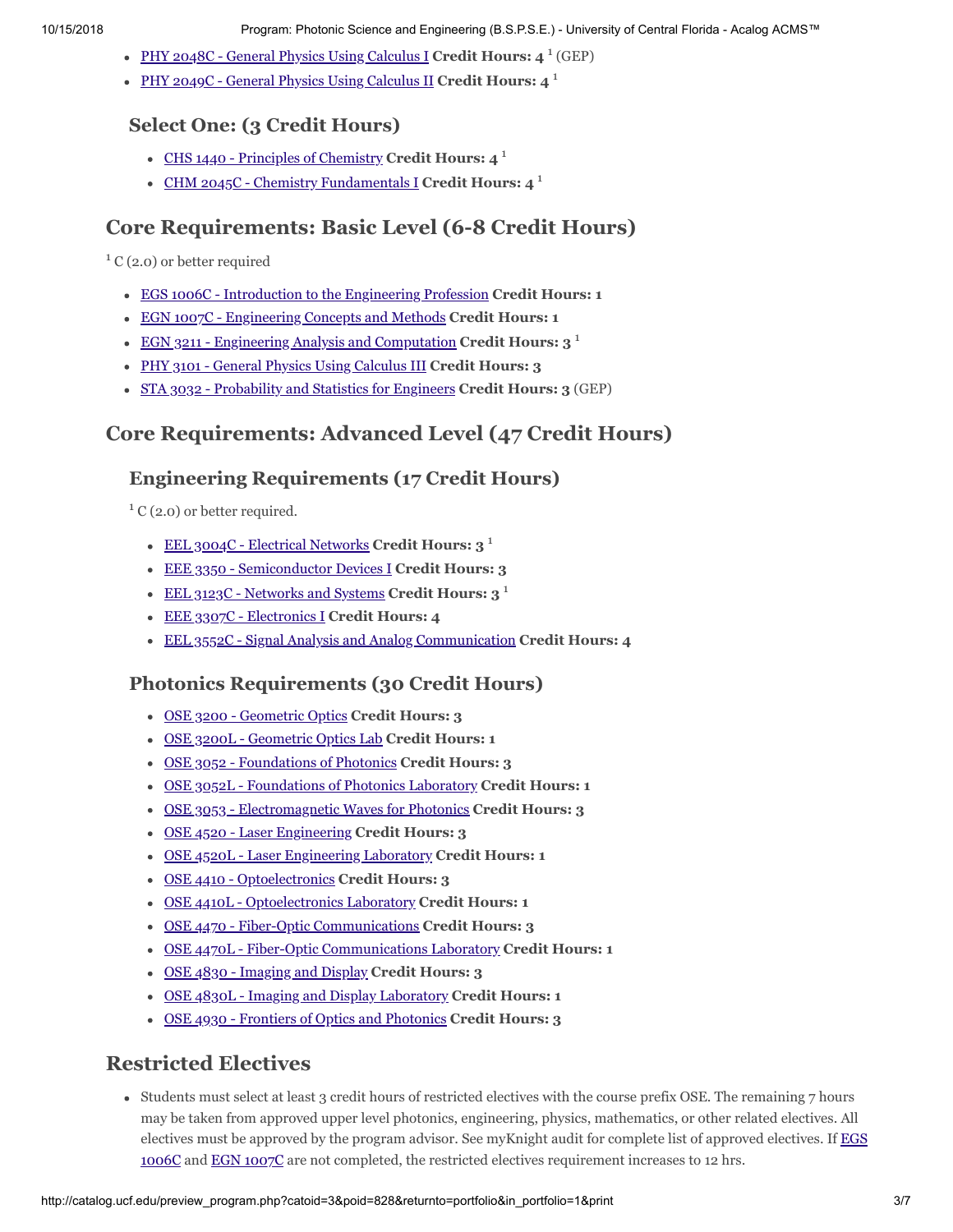#### 10/15/2018 Program: Photonic Science and Engineering (B.S.P.S.E.) - University of Central Florida - Acalog ACMS™

The courses used to satisfy the restricted elective requirement and used as part of the major GPA calculation will be those with the highest grades out of all restricted elective courses the student has completed.

## **Capstone Requirements (6 Credit Hours)**

- OSE 4951 Senior Design I **Credit Hours: 3**
- OSE 4952 Senior Design II **Credit Hours: 3**

## **Electives**

None

## **Foreign Language Requirements**

## **Admissions**

Two years of one foreign language in high school, or one year of one foreign language in college (or equivalent proficiency exam) prior to graduation.

## **Graduation**

None

## **Additional Requirements**

Photonic science and engineering students must earn at least 32 hours in residence at UCF. 24 of the 32 Residency hours must be at the 3000-5000 level, in courses taken from the College of Optics and Photonics at UCF and applicable to the degree program.

## **Required Minors**

None

## **Departmental Exit Requirements**

None

## **University Minimum Exit Requirements**

- A 2.0 UCF GPA
- 60 semester hours earned after CLEP awarded
- 48 semester hours of upper division credit completed
- 30 of the last 39 hours of course work must be completed in residency at UCF.
- A maximum of 45 hours of extension, correspondence, CLEP, Credit by Exam, and Armed Forces credits permitted.
- Complete the General Education Program, the Gordon Rule, and nine hours of Summer credit.

# **Total Undergraduate Credit Hours Required: 128**

## **Additional Information**

## **Honors In Major**

Application and admissions through The Burnett Honors College and department. More information about Honors in the Major can be found at **[honors.ucf.edu/research](https://honors.ucf.edu/research/)** 

## **Related Programs**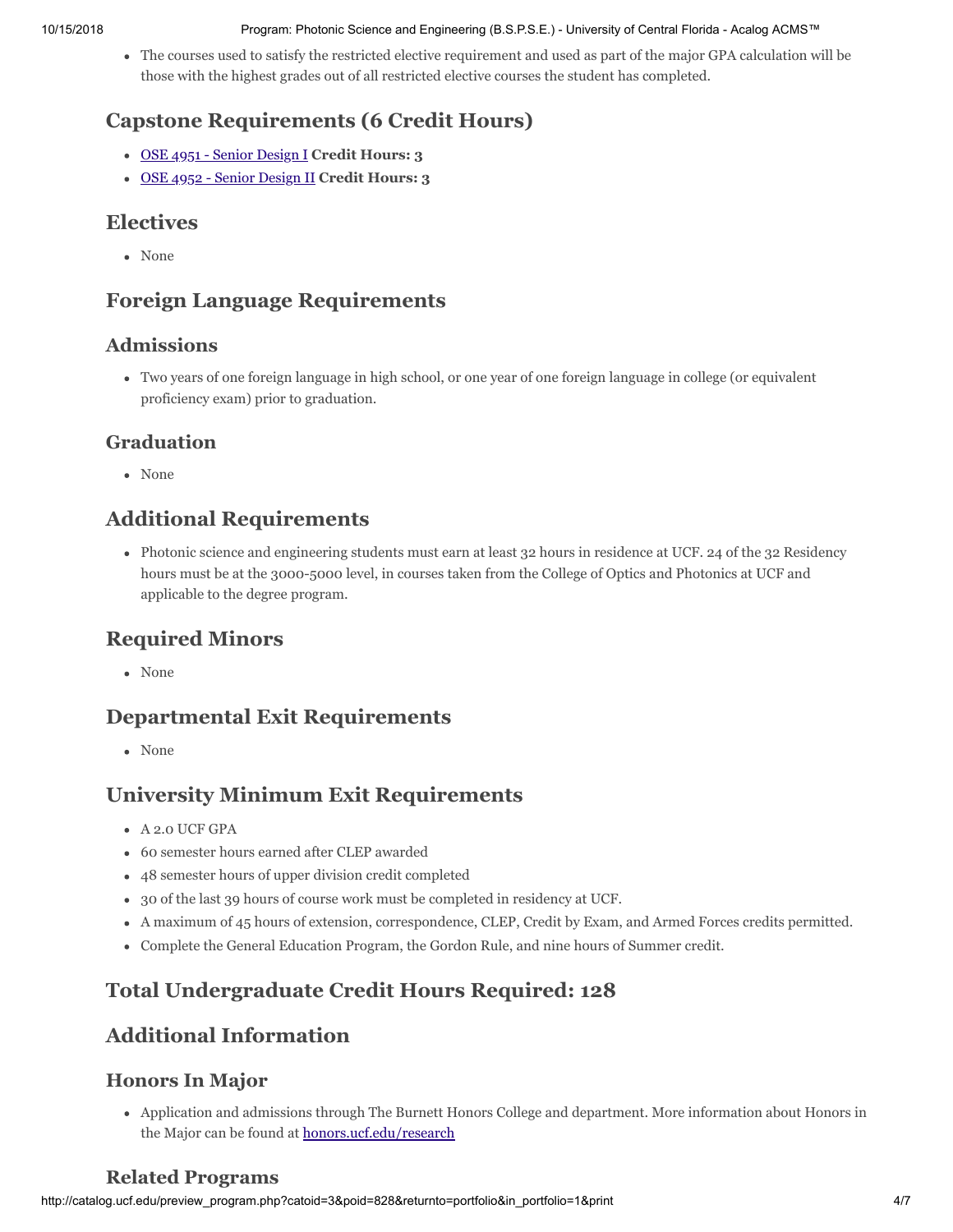- [Electrical Engineering Accelerated Undergraduate-Graduate \(B.S.E.E. / M.S.E.E.\)](http://catalog.ucf.edu/preview_program.php?catoid=3&poid=714)
- [Computer Engineering \(B.S.Cp.E. / M.S.Cp.E.\)](http://catalog.ucf.edu/preview_program.php?catoid=3&poid=713)
- $\bullet$  [Physics \(B.S.\)](http://catalog.ucf.edu/preview_program.php?catoid=3&poid=836)

#### **Certificates**

• None

#### **Related Minors**

- [Engineering Leadership Minor](http://catalog.ucf.edu/preview_program.php?catoid=3&poid=927)
- [Mathematics Minor](http://catalog.ucf.edu/preview_program.php?catoid=3&poid=941)
- [Physics Minor](http://catalog.ucf.edu/preview_program.php?catoid=3&poid=945)

#### **Advising Notes**

- Each engineering student should meet with their academic advisor in the department of their major regularly.
- Each student should seek academic advisement before registering for classes each semester to minimize excess hours.
- Students are assumed to have knowledge of a higher level programming language (C preferred).
- Students in the BSPSE Major are required to take OSE-prefixed lab courses in the same semester as the corresponding lecture course.
- <span id="page-4-0"></span>• Prior to enrolling in [OSE 3200](#page-4-0), students are required to meet with the BSPSE Academic Advisor.

#### **Transfer Notes**

- Courses taken from Florida College System institutions do not substitute for upper division courses unless part of an articulated pre-engineering degree program.
- Courses transferred must be formally evaluated for equivalency credit. The student must provide all supporting information with his/her petition for this evaluation.
- <span id="page-4-2"></span><span id="page-4-1"></span>• [EGS 1006C](#page-4-1) and [EGN 1007C](#page-4-2) are required courses for incoming freshmen only and without completion of these courses,restricted elective requirement increases to 12 credit hours.

### **Acceptable Substitutes for Transfer Courses**

None

#### **Program Academic Learning Compacts**

Program Academic Learning Compacts (student learning outcomes) for undergraduate programs are located at: *[http://www.oeas.ucf.edu/alc/academic\\_learning\\_compacts.htm](http://www.oeas.ucf.edu/alc/academic_learning_compacts.htm)*

### **Equipment Fees**

- Part-Time Student: \$30 per term
- Full-Time Student: \$60 per term

## **Plan of Study (128 Credit Hours)**

#### **Freshman Year - Fall (15 Credit Hours)**

- [Historical Foundation](http://catalog.ucf.edu/preview_program.php?catoid=3&poid=710#culturalhistoricalfoundation9credithours) **Credit Hours: 3**
- MAC 2311C Calculus with Analytic Geometry I **Credit Hours: 4**
- SPC 1608 Fundamentals of Oral Communication **Credit Hours: 3**
- EGS 1006C Introduction to the Engineering Profession **Credit Hours: 1**
- CHS 1440 Principles of Chemistry **Credit Hours: 4**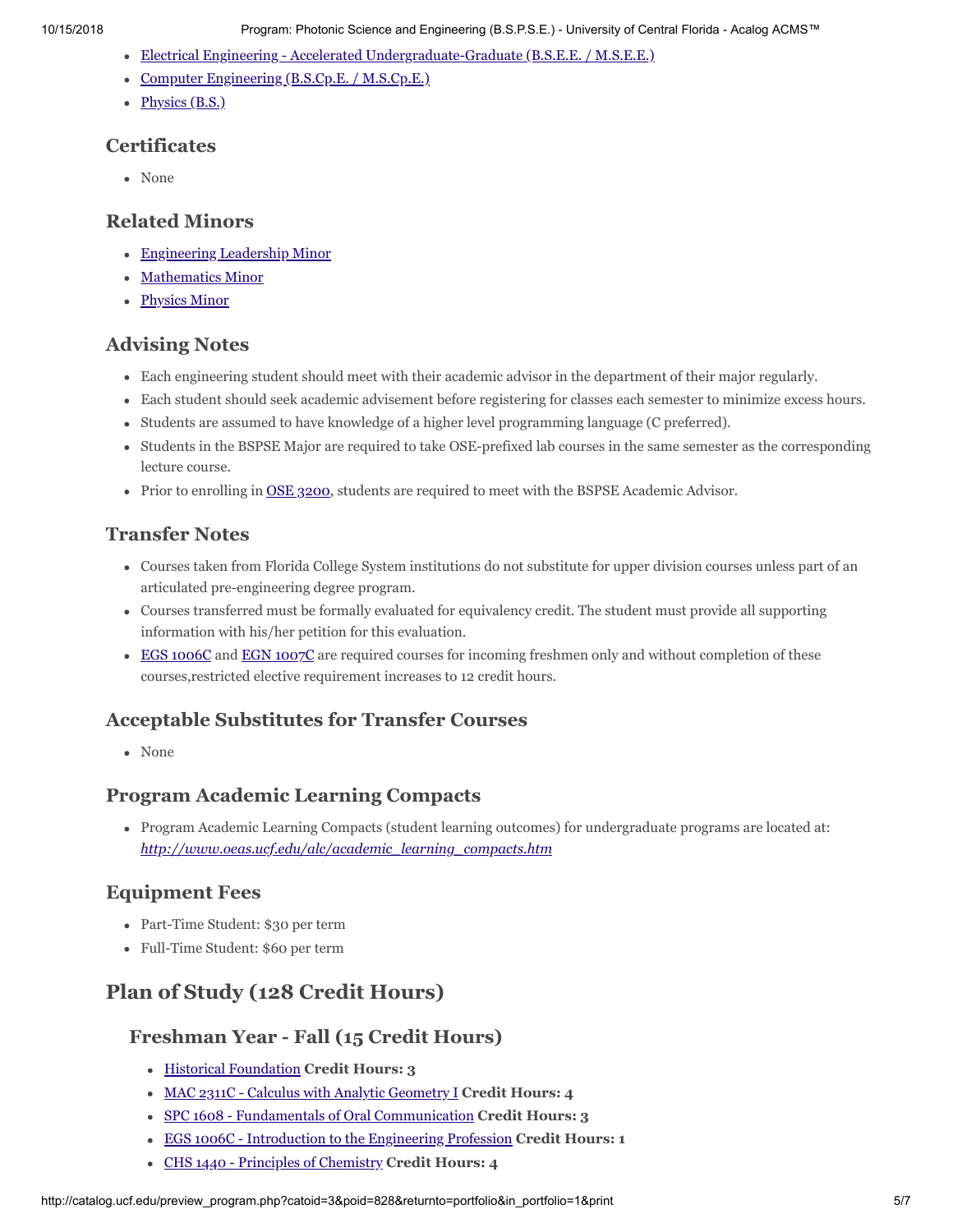### **Freshman Year - Spring (15 Credit Hours)**

- ENC 1101 Composition I **Credit Hours: 3**
- EGN 1007C Engineering Concepts and Methods **Credit Hours: 1**
- MAC 2312 Calculus with Analytic Geometry II **Credit Hours: 4**
- PHY 2048C General Physics Using Calculus I **Credit Hours: 4**
- AMH 2020 U.S. History: 1877-Present **Credit Hours: 3**

### **Sophomore Year - Fall (14 Credit Hours)**

- MAC 2313 Calculus with Analytic Geometry III **Credit Hours: 4**
- PHY 2049C General Physics Using Calculus II **Credit Hours: 4**
- ENC 1102 Composition II **Credit Hours: 3**
- EGN 3211 Engineering Analysis and Computation **Credit Hours: 3**

### **Sophomore Year - Spring (16 Credit Hours)**

- MAP 2302 Ordinary Differential Equations I **Credit Hours: 3**
- EEL 3004C Electrical Networks **Credit Hours: 3**
- PHY 3101 General Physics Using Calculus III **Credit Hours: 3**
- OSE 3200 Geometric Optics **Credit Hours: 3**
- OSE 3200L Geometric Optics Lab **Credit Hours: 1**
- [Science Foundation](http://catalog.ucf.edu/preview_program.php?catoid=3&poid=710#sciencefoundation6credithours) **Credit Hours: 3**

### **Sophomore Year - Summer (12 Credit Hours)**

- EEL 3123C Networks and Systems **Credit Hours: 3**
- EEE 3350 Semiconductor Devices I **Credit Hours: 3**
- STA 3032 Probability and Statistics for Engineers **Credit Hours: 3**
- GEP Social Foundation **Credit Hours: 3**

## **Junior Year - Fall (15 Credit Hours)**

- EEE 3307C Electronics I **Credit Hours: 4**
- OSE 3052 Foundations of Photonics **Credit Hours: 3**
- OSE 3052L Foundations of Photonics Laboratory **Credit Hours: 1**
- EEL 3552C Signal Analysis and Analog Communication **Credit Hours: 4**
- HUM 2020 Encountering the Humanities **Credit Hours: 3**

## **Junior Year - Spring (14 Credit Hours)**

- OSE 3053 Electromagnetic Waves for Photonics **Credit Hours: 3**
- OSE 4410 Optoelectronics **Credit Hours: 3**
- OSE 4410L Optoelectronics Laboratory **Credit Hours: 1**
- OSE 4520 Laser Engineering **Credit Hours: 3**
- OSE 4520L Laser Engineering Laboratory **Credit Hours: 1**
- <span id="page-5-0"></span>Restricted Elective (Suggested [OSE 4240 - Optics & Photonics Design\)](#page-5-0) **Credit Hours: 3**

## **Senior Year - Fall (14 Credit Hours)**

- OSE 4470 Fiber-Optic Communications **Credit Hours: 3**
- OSE 4470L Fiber-Optic Communications Laboratory **Credit Hours: 1**
- OSE 4951 Senior Design I **Credit Hours: 3**
- OSE 4930 Frontiers of Optics and Photonics **Credit Hours: 3**